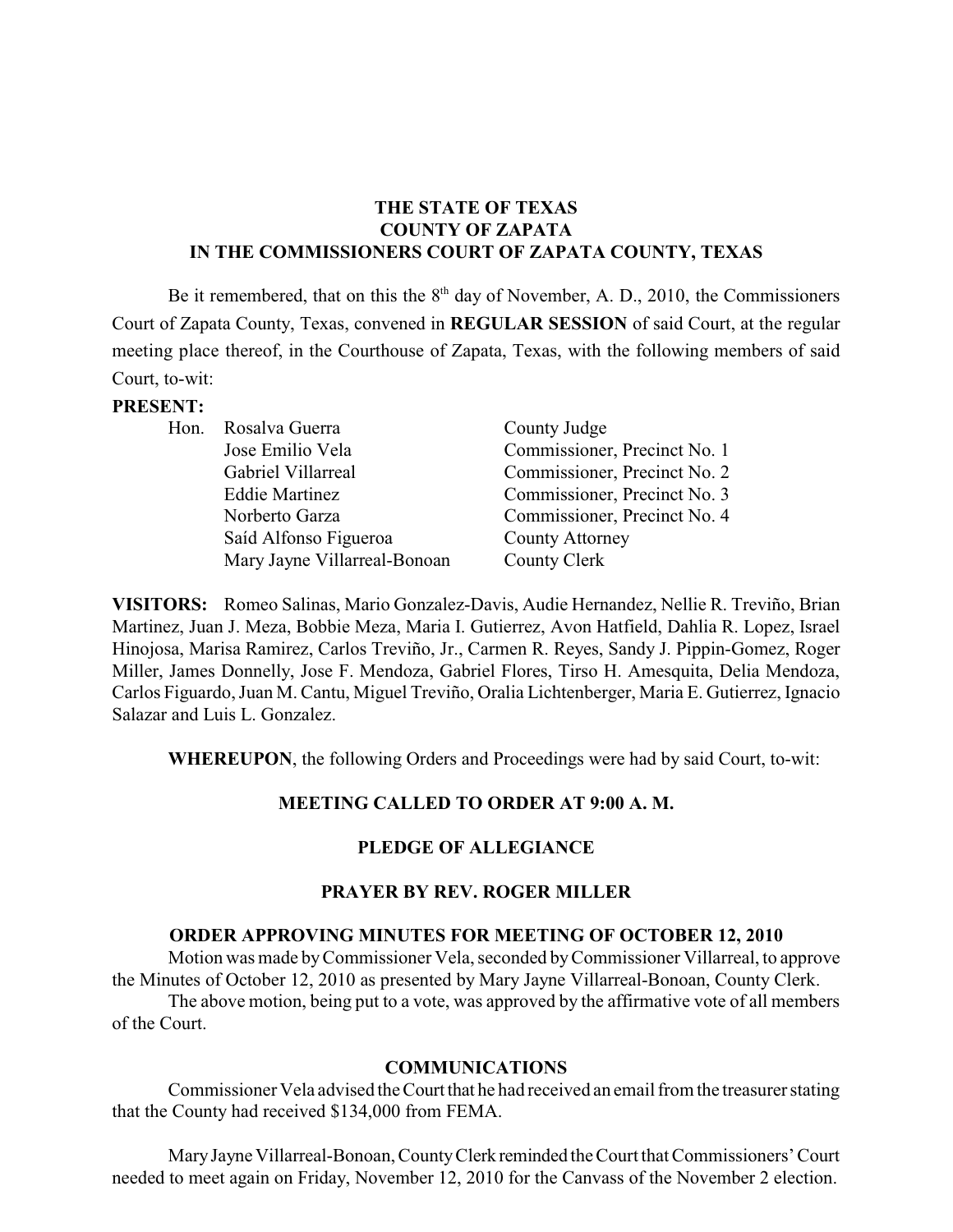## **DEPARTMENTAL REPORTS**

Dr. Edmundo Garcia, Zapata County Medical Group, presented Commissioners' Court his monthly report. He stated that the clinic treated 891 patients in the month of October. He also mentioned that there is the possibility of remodeling the urgent care area for Dr. Cigarroa who may be coming in on Wednesdays. Dr. Cigarroa is willing to pay rent. Dr. Garcia also said that Dr. Cabrera sent a letter regarding a patient who had gone to the clinic and complained because there was no doctor at the clinic. Dr. Garcia immediately corrected the problem and further stated that he has been unable to convene with Dr. Cabrera. (Report attached for the record.)

Luis Lauro Gonzalez, Zapata County Tax Assessor/Collector, reported that the tax office collected \$8,379.49 in Hotel Motel Tax fees and \$8,330,527.87 in tax collections in the month of October, which dropped 8M from last year.

Carlos Treviño, Jr., Waterworks Manager, advised the Court that Section 30 of the Wastewater Ordinance will be enforced. Violators have 90 days to comply with the removal of septic systems and are required to connect to the county's sewer system.

Mr. Treviño reported that the Lake Front Lodge project is 50% complete and the job is being done by Guzman-Juarez Backhoe.

Furthermore, Mr. Treviño also advised the Court that the Black Bass Subdivision project is 90% complete and everyone is starting to be hooked up.

Caleb Eaton, Zapata County Extension Agent, presented Commissioners' Court with the monthly written report for October. (Report attached for the record.)

## **APPROVAL OF DEPARTMENTAL REPORT PRESENTED BY ROMEO SALINAS, COUNTY TREASURER**

Motion was made byCommissioner Vela, seconded byCommissioner Villarreal, to approve Departmental Report by Romeo Salinas, County Treasurer.

The above motion, being put to a vote, was approved by the affirmative vote of all members of the Court.

# **ORDER APPROVING INVOICES**

Motion was made by Commissioner Martinez, seconded by Commissioner Garza, to approve invoices as presented by Doroteo N. Garza, County Auditor.

The above motion, being put to a vote, was approved by the affirmative vote of all members of the Court.

# **AUDIT REPORT ON ZAPATA COUNTY AUTOMOBILE INSURANCE INVENTORY FOR FISCAL YEAR 2010-2011**

Audit report on the Zapata County Automobile Insurance Inventory for fiscal year 2010-2011 as presented and requested by Nellie Treviño, Personnel Director. (Report attached for the record.)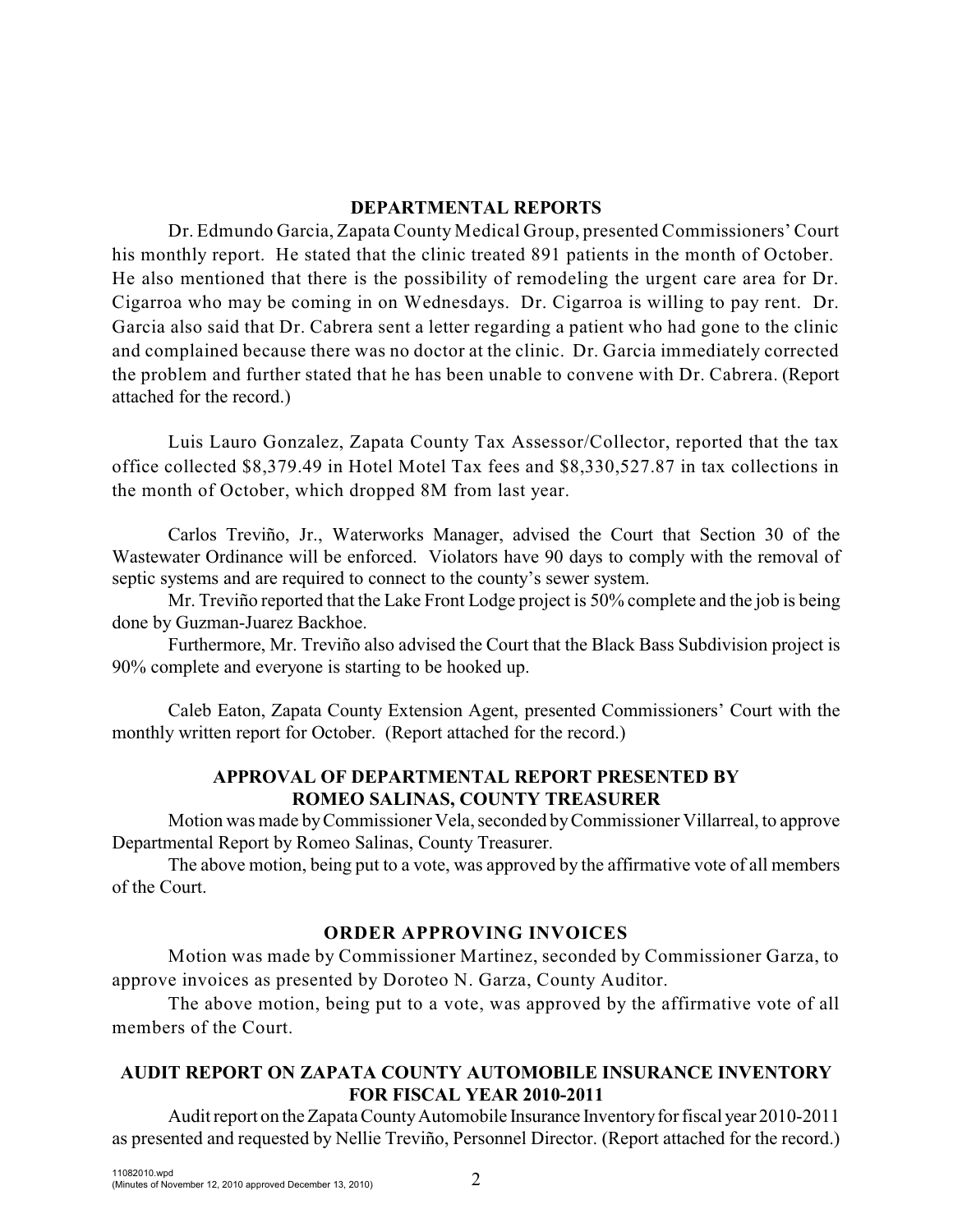### **UPDATE ON BENCHES THAT HAVE NOT BEEN DELIVERED FROM SESQUICENTENNIAL COMMITTEE**

Omelia Zapata submitted a report on benches that have not been delivered from the Sesquicentennial Committee. A total of 109 benches were sold and 83 have arrived. Twelve will be imported from Mexico and 14 are still pending. Update was requested by Eddie Martinez, Commissioner Pct. 3.

## **REPORT ON COLLECTIONS OF DELINQUENT FINES AND FEES PROVIDED BY LINEBARGER GOGGAN BLAIR AND SAMPSON Request by Commissioner Vela (No one was present to make report. Commissioner Vela requested that this report be given next month.)**

#### **Public Comment/Report**

Audie Hernandez reported that many issues were found upon inspection of the Museum.

### **ORDER APPROVING COMMITTEE TO HOUSE / FIND LOCATION FOR ZAPATA COUNTY STATE GUARD HEAD QUARTERS**

Motion was made by Commissioner Vela, seconded by Commissioner Martinez, to form a committee to house/find location for Zapata County State Guard Headquarters. Mr. Tirso Amesquita advised the Court that the headquarters is presently located at the old Calcaneo building at Carla and  $8<sup>th</sup>$  Street and is in need of repairs. Commissioners' will look into availability of a portable building. Commissioner Vela also suggested the old thrift store building.

The above motion, being put to a vote, was approved by the affirmative vote of all members of the Court.

#### **ORDER APPROVING REQUEST BY BUCKNER HOUSING ASSISTANCE PROGRAM TO DEMOLISH DILAPIDATED BUILDING AND DISPOSE OF DEBRIS**

Motion was made byCommissionerGarza,seconded byCommissioner Martinez, to approve request by Buckner Housing Assistance Program to demolish dilapidated building, belonging to Atilano Flores, and dispose of debris, as long as it satisfies legal requirements, as requested by Jose E. Vela, Commissioner Pct. 1.

The above motion, being put to a vote, was approved by the affirmative vote of all members of the Court.

#### **ORDER APPROVING TO ADVERTISE FOR BIDS FOR ROOF AND REPAIRS OF BUILDINGS BEHIND ZAPATA COUNTY MUSEUM**

Motion was made byCommissioner Vela, seconded byCommissioner Martinez, to approve to advertise for bids for roof and repairs of buildings behind the Zapata County Museum to provide additional space required for utilities as requested by Jose E. Vela, Commissioner Pct. 1.

The above motion, being put to a vote, was approved by the affirmative vote of all members of the Court.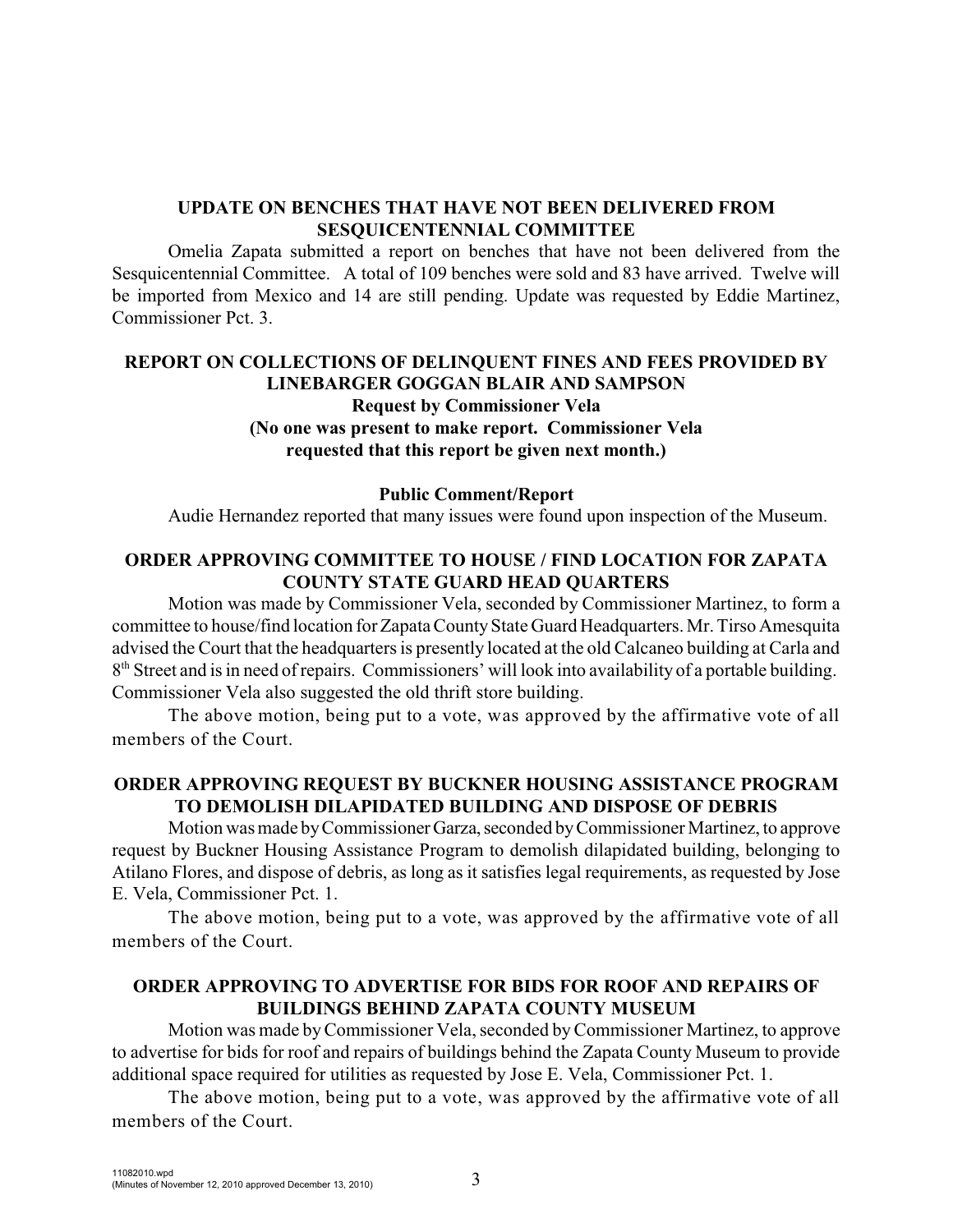## **ORDER TO TABLE REQUEST BY COMMISSIONER JOSE E. VELA, PCT. 1, TO TRANSFER LEASE AGREEMENT BETWEEN ZAPATA COUNTY ("LESSOR") AND COMMUNITY ACTION COUNCIL OF SOUTH TEXAS ("LESSEE") FOR REAL PROPERTY AT 210 RATHMELL AVENUE ZAPATA, TEXAS TO ZAPATA COUNTY AND GATEWAY COMMUNITY HEALTH CENTER, INC.**

Motion was made by Commissioner Garza, seconded by Commissioner Martinez, to table request by Commissioner Jose E. Vela, Pct. 1, to transfer lease agreement between Zapata County ("Lessor") and Community Action Council of South Texas ("Lessee") for real property at 210 Rathmell Avenue Zapata, Texas to Zapata County and Gateway Community Health Center, Inc.

The above motion, being put to a vote, was approved by the affirmative vote of all members of the Court.

### **ORDER TO TABLE REQUEST BY IGNACIO SALAZAR, COLONIAL LIFE, TO APPROVE COLONIAL LIFE TO BE INCLUDED IN EMPLOYEE PAYROLL**

Motion was made by Commissioner Vela, seconded by Commissioner Villarreal, to table request by Ignacio Salazar, Colonial Life, to approve Colonial Life to be included in employee payroll.

The above motion, being put to a vote, was approved by the affirmative vote of all members of the Court.

### **ORDER APPROVING TO FIND COOK TO PREPARE TURKEYS FOR THANKSGIVING LUNCHEON**

Motion was made by Commissioner Martinez, seconded by Commissioner Villarreal, to approve to find cook to prepare turkeys for Thanksgiving Luncheon as requested by Nellie Treviño, Personnel Director.

The above motion, being put to a vote, was approved by the affirmative vote of all members of the Court.

### **ORDER APPROVING PAY INCREASE FOR RUBEN G. PEÑA, JR., WASTEWATER OPERATOR TRAINEE**

Motion was made by Commissioner Garza, seconded by Commissioner Vela, to approve a pay increase for Ruben G. Peña, Jr., Wastewater Operator Trainee, slot 9 from \$8.80 per hour to \$12.20 per hour to be paid from line item #08-602-227. Mr. Peña has fulfilled the TCEQ requirements in accordance with the laws of the State of Texas for a Class D Wastewater Treatment Operator as requested by Carlos Treviño, Jr., Water/Wastewater Director.

The above motion, being put to a vote, was approved by the affirmative vote of all members of the Court.

# **NO ACTION WAS TAKEN ON REQUEST BY EDUARDO GRACIA, JR., TXDOT AREA ENGINEER, TO APPROVE CLEAN UP ASSISTANCE TO TEXAS DEPARTMENT OF TRANSPORTATION FOR PICNIC PARKS AND SCENIC OVERLOOKS**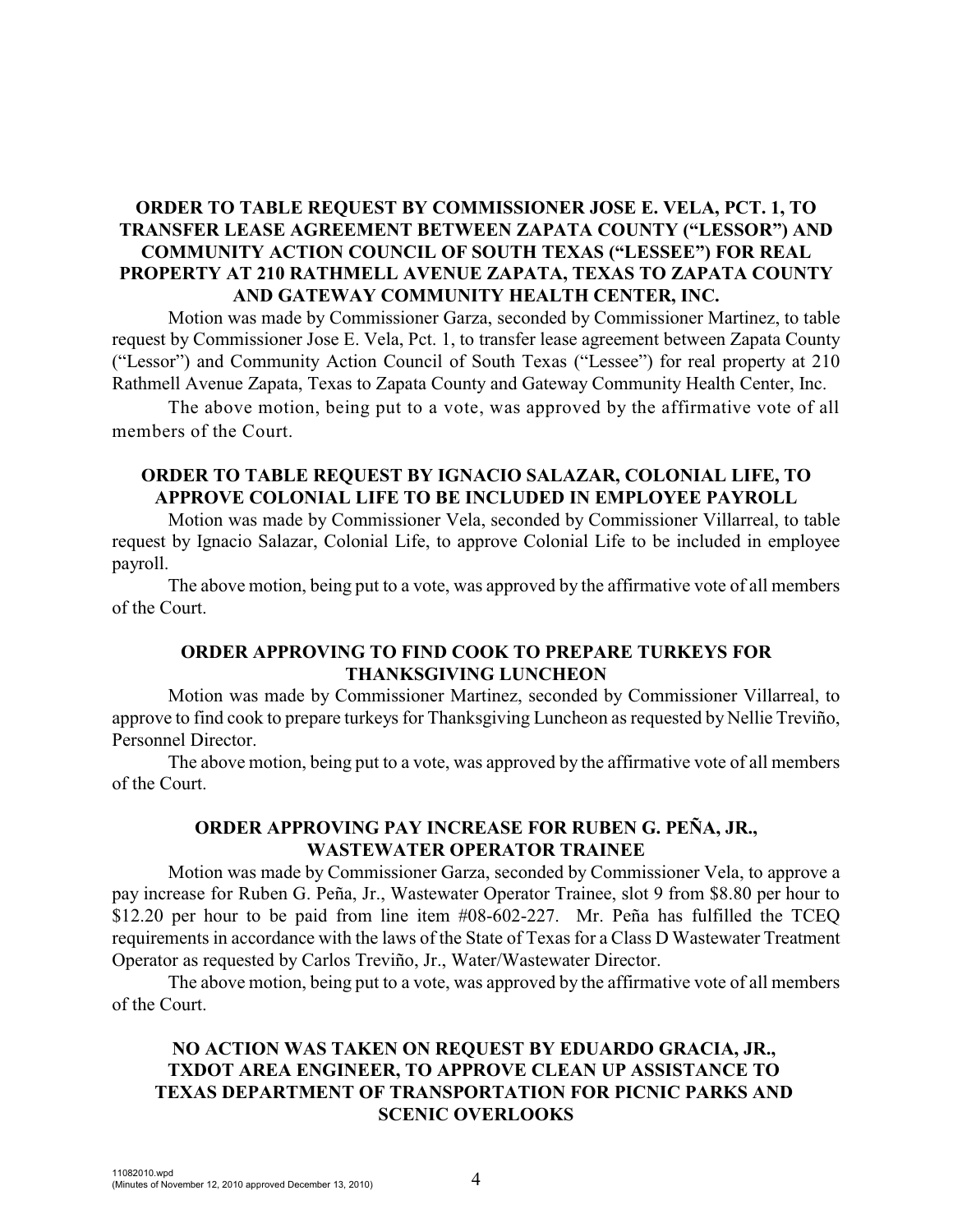## **ORDER APPROVING AND APPOINTING JOE MEDRANO AS REPRESENTATIVE OF ZAPATA COUNTY COMMISSIONERS COURT TO SERVE AS BOARD MEMBER ON ZAPATA COUNTY ECONOMIC DEVELOPMENT CENTER, INC. BOARD OF DIRECTORS**

Motion wasmade byCommissioner Vela, seconded byCommissioner Garza, to approve and appoint Joe Medrano, as representative of the Zapata County Commissioners Court to serve as a Board Member for a one year term on the Zapata County Economic Development Center, Inc. Board of Directors as requested by Peggy Umphres Moffett, Zapata Economic Development Corporation.

The above motion, being put to a vote, was approved by the affirmative vote of all members of the Court.

#### **ORDER APPROVING MONETARY ASSISTANCE FROM ZAPATA COUNTY COMMISSIONERS' COURT FOR ZAPATA COUNTY VITA COALITION FOR 2011 TAX SEASON**

Motion was made by Commissioner Martinez, seconded by Commissioner Villarreal, to approve monetary assistance from the Zapata County Commissioners' Court for the Zapata County VITA Coalition for the 2011 Tax Season. Each Commissioner will contribute \$200 for office supplies, as requested by Audelia Hernandez, Zapata County VITA Chair.

The above motion, being put to a vote, was approved by the affirmative vote of all members of the Court.

## **NO ACTION WAS TAKEN ON REQUEST BY ISRAEL HINOJOSA, FIRST NATIONAL BANK OF HEBBRONVILLE, TO TRANSFER LEASE AGREEMENT DATED AUGUST 14, 1995 BETWEEN ZAPATA COUNTY ("LESSOR") AND COMMUNITY ACTION COUNCIL OF SOUTH TEXAS ("LESSEE") COVERING REAL PROPERTY LOCATED AT 210 N. RATHMELL AVENUE IN ZAPATA, TX 78076 FROM COMMUNITY ACTION COUNCIL OF SOUTH TEXAS TO GATEWAY COMMUNITY HEALTH CENTER, INC.**

### **ORDER APPROVING SUPPORT AND PARTICIPATION IN SOUTH TEXAS DEVELOPMENT COUNCIL AND CONFIRMING APPOINTMENT OF REPRESENTATIVES FROM THE COUNTY OF ZAPATA, TEXAS TO SERVE ON BOARD OF DIRECTORS OF SOUTH TEXAS DEVELOPMENT COUNCIL**

Motion was made byCommissioner Vela, seconded byCommissioner Villarreal, to approve support and participation in the South Texas Development Council and confirming the appointment of Joe Rathmell and Eddie Martinez as representatives from the County of Zapata, Texas to serve on the Board of Directors of the South Texas Development Council for the period of October 1, 2010 to September 30, 2011 as requested by Rosalva Guerra, Zapata County Judge.

The above motion, being put to a vote, was approved by the affirmative vote of all members of the Court.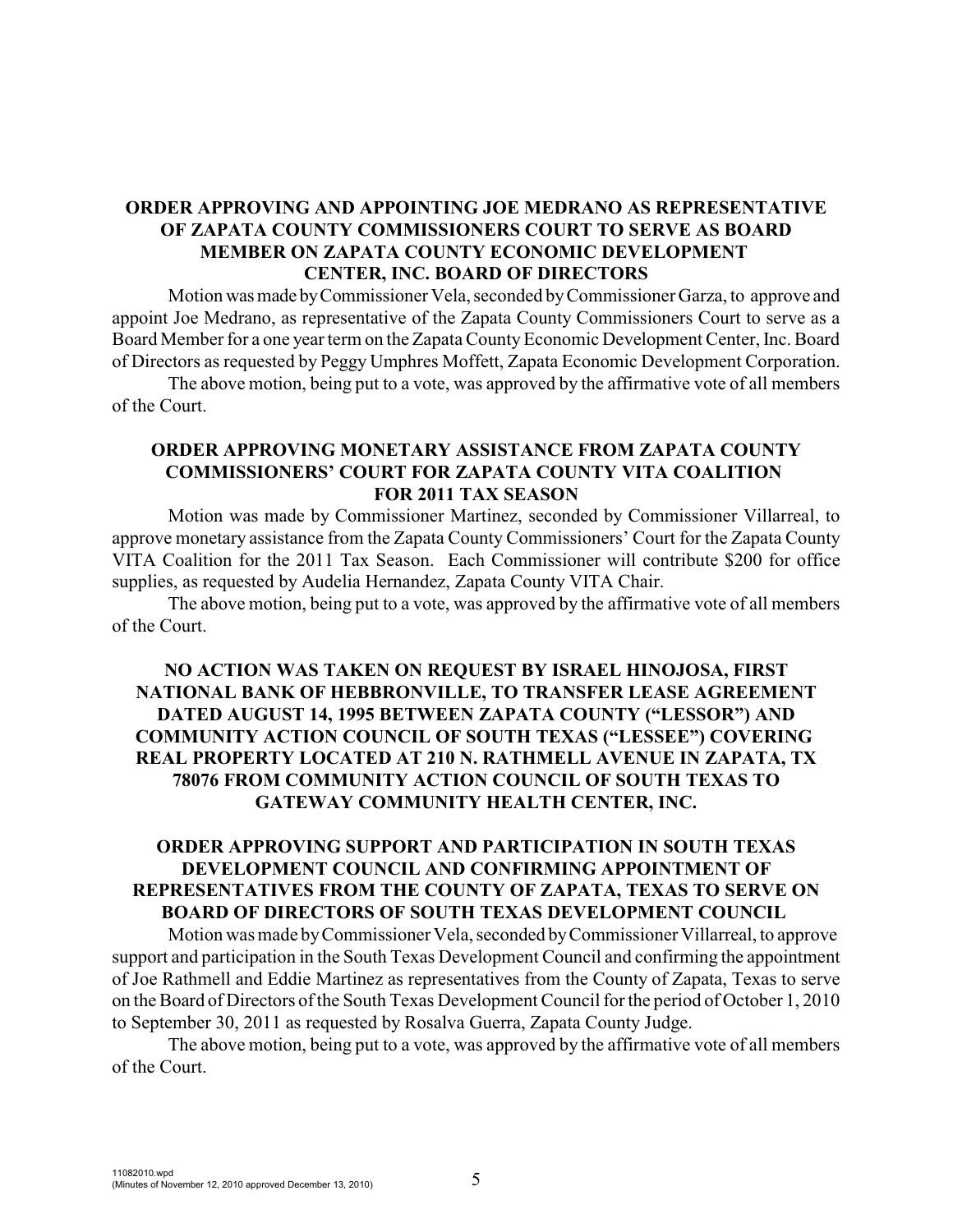# **ORDER APPROVING INSTALLATION OF STREET LIGHTS, SIGNS AND SPEED HUMP**

Motion was made byCommissioner Martinez, seconded byCommissioner Vela, to approve the installation of the following street lights in Precinct 1:

a. Corner of  $1<sup>st</sup>$  Ave. & Carla St.

b. Eight Ave. Between Glenn St. & Delmar St.

c. Corner of  $1<sup>st</sup>$  Ave. & Ramirez Road

as requested by Jose E. Vela, Commissioner Pct. 1.

The above motion, being put to a vote, was approved by the affirmative vote of all members of the Court.

Motion was made byCommissioner Martinez, seconded byCommissioner Vela, to approve the installation of the following street lights in Precinct 2:

a. NW Corner of Benavides St. and Washington Ave., San Ygnacio

b. 211 Elizabeth Lane, Zapata

as requested by Gabriel Villarreal, Commissioner Pct. 2.

The above motion, being put to a vote, was approved by the affirmative vote of all members of the Court.

Motion was made byCommissioner Martinez, seconded byCommissioner Vela, to approve the installation of 4-Way signs at the intersection of  $20<sup>th</sup>$  Ave. & Lincoln in Zapata as requested by Gabriel Villarreal, Commissioner Pct. 2.

The above motion, being put to a vote, was approved by the affirmative vote of all members of the Court.

Motion was made byCommissioner Martinez, seconded byCommissioner Vela, to approve the installation of the following street lights in Precinct 3.

c. 5412 Atwood Lane

d.  $5<sup>th</sup>$  Ave. & Kennedy

e. Monterrey & Rio Lane

as requested by Eddie Martinez, Commissioner Pct. 3.

The above motion, being put to a vote, was approved by the affirmative vote of all members of the Court.

Motion was made byCommissioner Martinez, seconded byCommissioner Vela, to approve the installation of a speed hump at 1603 3<sup>rd</sup> St. Between Zapata & Guerrero as requested by Norberto Garza, Commissioner Pct. 4.

The above motion, being put to a vote, was approved by the affirmative vote of all members of the Court.

## **ADJOURN**

Motion to adjourn was made byCommissioner Vela, seconded byCommissioner Villarreal, and being put to a vote, was approved by the affirmative vote of all members of the Court.